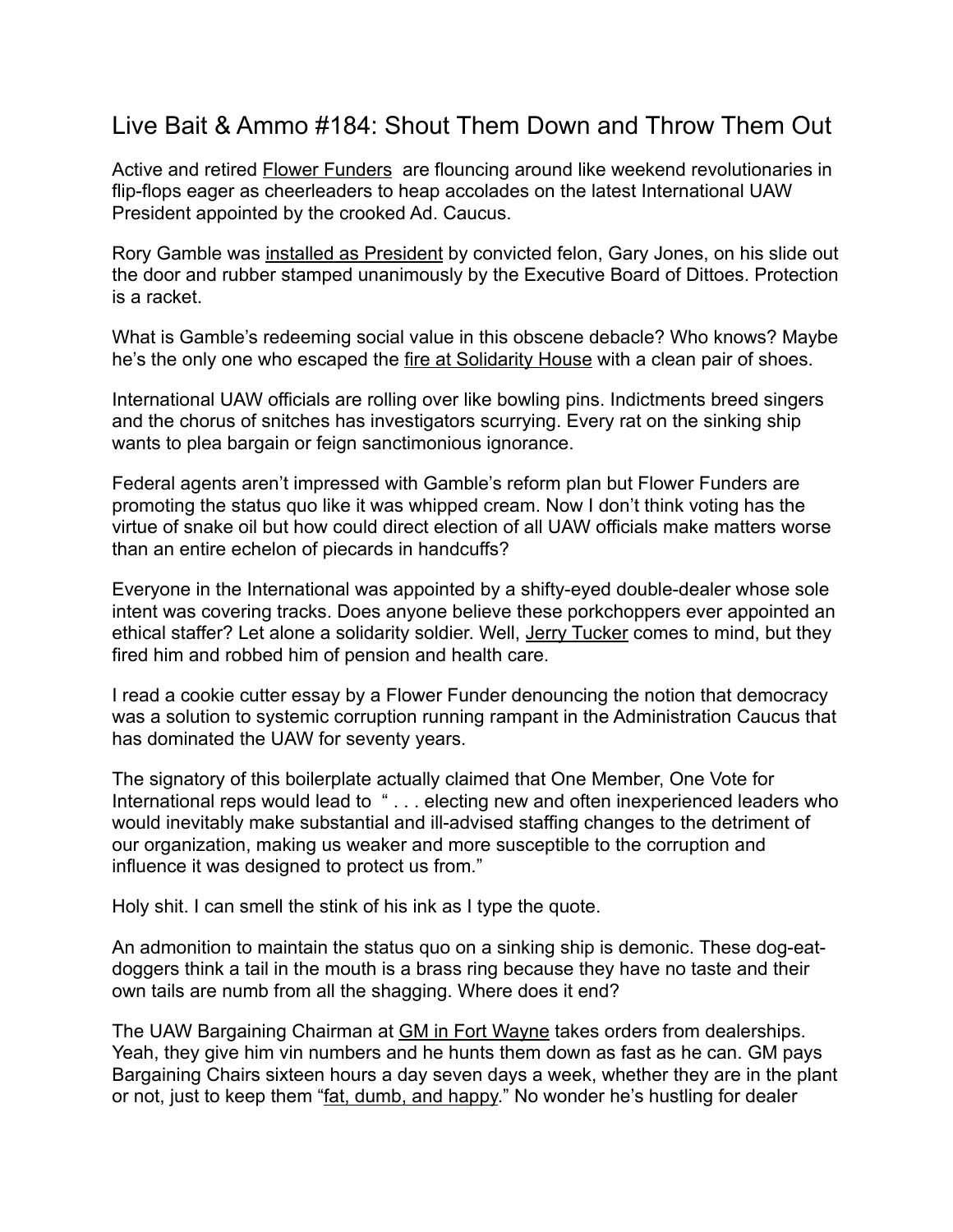perks rather than pushing solidarity unionism. He makes more money than Gamble if you don't look under the table.

The feds are investigating the IUAW but not the Big 3 Auto-Corps because law enforcement is an arm of Capital not justice.

The Big 3 Auto-Corps created the nefarious Training Centers and the congruent funding that channels company dollars into the pockets of the felonious Ad. Caucus. But the feds aren't examining obvious over the table bribes because it's a contractual scheme. It's not ethical but it's legal like [qualified immunity.](https://theappeal.org/qualified-immunity-explained/)

Capitalism isn't above the law, it is the law. Labor is bought and sold and trashed right before our eyes. Crooked Ad. Caucus lackeys are brokers. They get rewarded for selling us out. We get wage cuts, they get kickbacks.

Sponsorship of the Training Centers, which is tax free and State supported, began as the "nickel fund" and grew into pay as you go—carte blanche for lavish bribes to the Ad. Caucus in exchange for a slash and burn attack on autoworkers.

With lavish corpo-funding the Administration Caucus turned into the Concession Caucus and slashed jobs, cut wages, decimated solidarity, purged pensions, whipsawed workers, and burned trust in the union. Oh yeah; and turned organizing into a sweetheart deal with the corps by promising non-union wages.

The planned corruption of the UAW by the Corps isn't new. "The '[Warren Strategy'](https://mronline.org/2019/08/19/a-tale-of-corruption-by-the-united-auto-workers-and-the-big-three-american-automakers/#gsc.tab=0) spelled out the main bargaining objectives for the 1984 negotiations."

I can't emphasize enough how important it is for every UAW member to read "A Tale of [Corruption](https://mronline.org/2019/08/19/a-tale-of-corruption-by-the-united-auto-workers-and-the-big-three-american-automakers/#gsc.tab=0) by the United Auto Workers and the Big Three American Automakers" by [Thomas Adams](https://mronline.org/2019/08/19/a-tale-of-corruption-by-the-united-auto-workers-and-the-big-three-american-automakers/#gsc.tab=0). Click the link. It's important information for autoworkers.

It explains shit like this: "For example, UAW president, Bob King and secretarytreasurer, Dennis Williams were the two-person board of directors for the "International UAW Region 9 New York Training Initiative," a nonprofit tasked with training Perry's Ice Cream workers . . ." That's right, ice cream. But that's just the icing.

Here's the real steal. "The [theft of \\$4.5](https://mronline.org/2019/08/19/a-tale-of-corruption-by-the-united-auto-workers-and-the-big-three-american-automakers/#gsc.tab=0) million from the NTC almost seems charming when compared to the potential for corruption presented by the \$61 billion UAW Retiree Medical Benefits Trust. Between 2009 and 2017 functional expenses in excess of \$200 million annually for the trust have been reported to the IRS under the category of "other." The Medical Trust headquarters occupy the entire top floor UAW-GM Center for Human Resources building in Detroit. General Holiefield, Norwood Jewell, and other UAW officials implicated in the training funds scandal are current or former directors of the training centers and the medical trust administrative committee."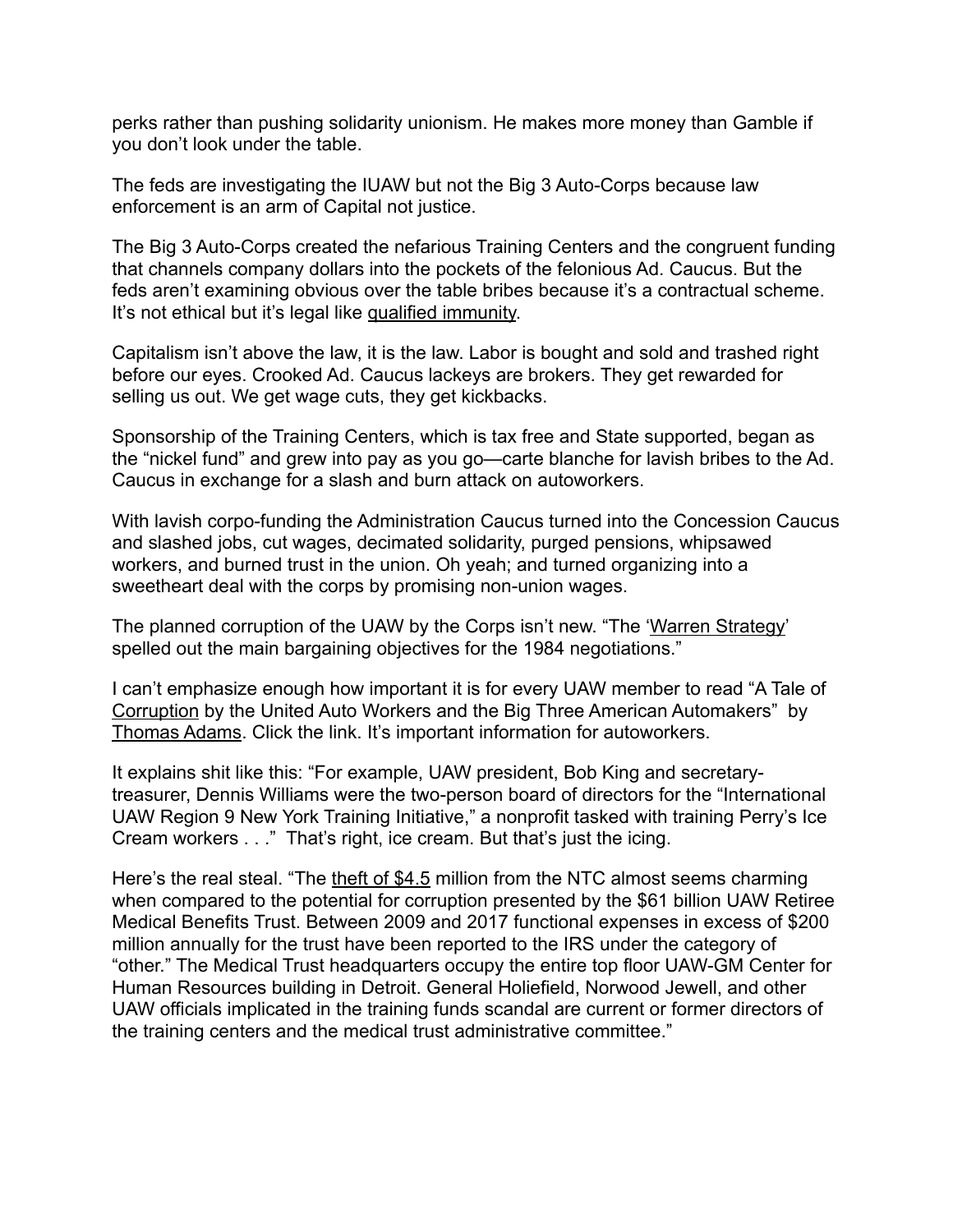Ad. Caucus boilerplate that asserts direct elections would cause worse results is not only stupid, it implies the rank & file is more diabolical than the present raft of criminals. And investigators haven't hit the bottom of the snake pit.

Rory Gamble wants to convince the feds that a government takeover of the union isn't necessary. I hope he is convincing because we know the government is anti-union and we can't trust a takeover by the State to ensure power to the workers. Gamble has erected an Ethics Committee but who appoints the committee? It's a rhetorical question corralled with circular logic.

The feds are concentrating on the money trail but UAW members have another issue: representation. In March [Travis Watkins,](https://www.greggshotwell.com/post/live-bait-ammo-180-which-side-are-you-on-rory-which-side-are-you-on) a Bargaining Chairman in a unit of UAW Local 167 was fired by a GM contractor for informing members that two fellow workers were escorted from the plant for Covid-19 symptoms.

Yep, that's all it takes to get fired and not represented by the UAW.

President Gamble has a clear opportunity to intercede on behalf of Watkins and consequently the membership, but he ignores the situation. Gamble gets a big fat pitch right down the middle of the plate and he keeps his bat on his shoulder.

Silence is a message of complicity, loud and clear. Gamble's partnership with the company is more important to him than his duty to the membership.

The debate over One Member, One Vote for all International officials has circulated throughout the UAW for decades. Adamant Ad. Caucus resistance is a red flag. Why does Gamble & Co. resist democracy?

Personally, I don't believe voting is the end all and be all because it reinforces the notion that the rank & file can't govern themselves and that leaders can be held accountable by elections. Accountability based on elections has proved questionable.

Let's take a lesson from the young folk on the streets of America today. Do you think they give a shit about Biden time? Do you imagine they believe voting changes anything? Did Obama make Black Lives Matter successful? Elections don't drive change, they reinforce learned patterns of helplessness.

I don't believe the UAW will be reformed in a Special Convention or a Constitutional Convention because the Ad. Caucus exercises total control of proceedings. I was a delegate at the UAW Constitutional Convention in 2002 when Regional Director Warren Davis defied Ad. Caucus control. The Ad. Caucus came back the next day and wiped out the whole UAW Region 2 rather than accept Davis's legitimate election. (See [LB&A#33](https://e422812a-70b1-4c3b-9177-fb50136a76a4.filesusr.com/ugd/4de7c5_b1b380f5a76943d18e83830643422053.pdf) & [LB&A#38](https://e422812a-70b1-4c3b-9177-fb50136a76a4.filesusr.com/ugd/4de7c5_4c2ed1fd30084ef7977b5ed96dab9bad.pdf))

Rank & file members would fare better if they took over their own Locals and organized horizontally, Local to Local, across the map. Confront lies. Halt whipsawing. Damn favoritism. Ditch jointness. Dump appointees. Workers rule when they work to rule.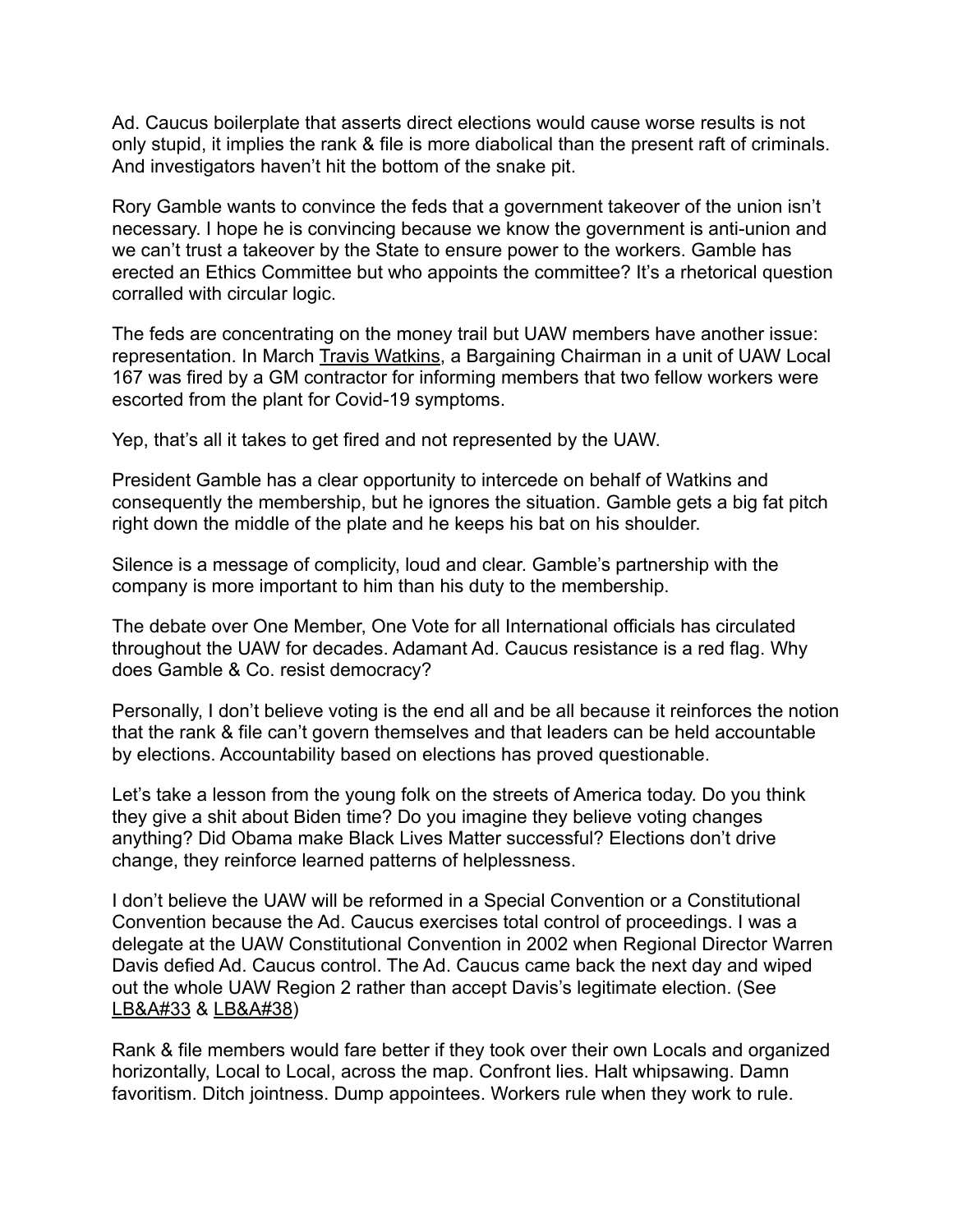Let me tell you a story. Late one night in 2010 I got a call from an autoworker in Indianapolis. I didn't know him but he got my number from Theresa Barber, a dedicated soldier of solidarity. So I called Theresa and confirmed the connection.

UAW Local 23, a GM stamping plant, was in the midst of a solidarity struggle. The Ad. Caucus wanted to turn the Local into scabs. That's right. They wanted the Local to reopen and ratify a new contract that would cut wages, benefits, and working conditions. It was a sweetheart deal for a new owner and a plan to whipsaw other stamping plants.

I wrote two anonymous fliers that night. I don't know how he did it but he was able to download my emails, print them out, and distribute them the same night.

I couldn't tell this story at the time because it was all on the downlow and I won't mention the names of any active workers now. But ten years later, here's the gist.

The next day I connected with a couple other rank & file workers and I wrote fliers for them to sign. They fed me the information, I spun my craft, and they signed and distributed the fliers. I connected with the Bargaining Chairman Greg Clark as well but kept everything on the downlow. Over the next couple weeks we flooded the plant with solidarity leaflets.

The Ad. Caucus wanted members to ratify this [scab contract](https://e422812a-70b1-4c3b-9177-fb50136a76a4.filesusr.com/ugd/4de7c5_051bda1bfbca4aff8e6c07ab1ba5eaeb.pdf) under the threat of closure and the rank & file said, Screw it. We're not going to be scabs and get whipsawed against our brothers and sisters in other Locals. Greg Clark told Indianapolis Star reporter, Ted Evanoff, "There's no sense in us setting a precedent and taking a wage cut. We're not in this just for ourselves. The decision we make here affects not only Indianapolis. If we give in, the company will go after the people in the plants in Marion, Flint, and Parma for the same thing."

The UAW Constitution, Article 19 forbids negotiation "without first obtaining the approval of the Local Union." Local 23 voted 382-22 against reopening their contract. But the Ad. Caucus ran roughshod over the will of the members, shitcanned the UAW Constitution, and fabricated a yellowdog contract. This is the crux of Ad. Caucus corruption: they represent the bossing class not the working class.

The Ad. Caucus sent a porkchopper, [Mike Grimes](https://www.detroitnews.com/story/business/autos/2020/02/19/ex-uaw-official-mike-grimes-sentenced-prison-bribery-scheme/4785086002/) (since convicted of bribery), to impress them with his power of persuasion. The night before Grimes's podium pounding pontification, I wrote my favorite flier of all time, which concluded, "Shout Them Down and Throw Them Out." I'll be damned if they didn't do just that. [\(See the video](https://www.greggshotwell.com/soldiers-of-solidarity) made by Theresa Barber.) "Get out! This is our house!" they shouted. Grimes left with his tail between his legs.

Despite overwhelming Local Union resistance the Ad. Caucus demanded a mail-in ratification vote on the yellowdog contract they concocted without consent of UAW members. In order to secure the results Local 23 members took the ballots to the union hall, and recorded 412 no votes in front of a video camera.